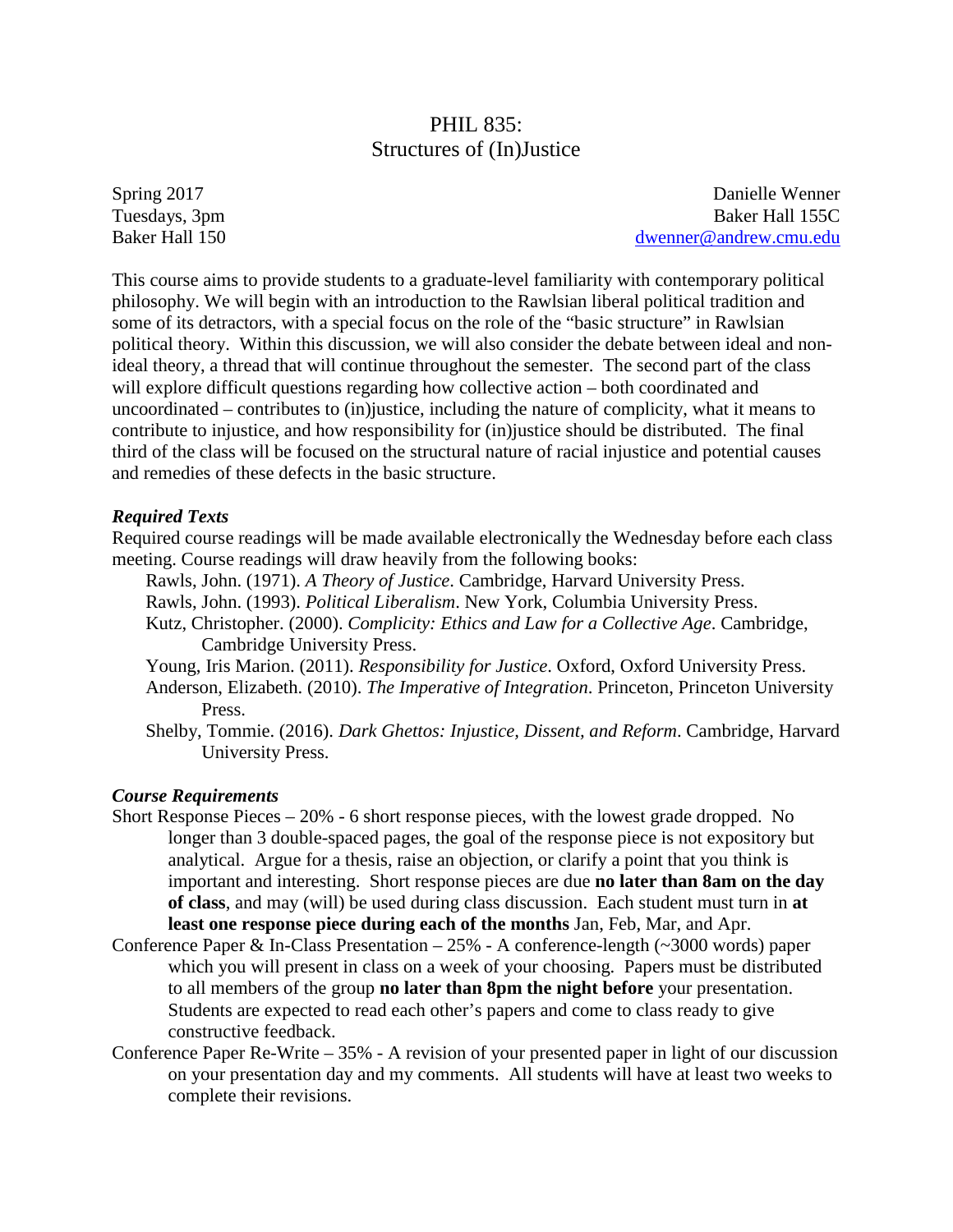In-Class Participation – 20% - Please complete all readings before class & come to class prepared to contribute to discussion. In particular, be prepared to explain the major theses of assigned readings, the arguments for those theses, and to critically evaluate those arguments. Each week, one participant will be responsible for leading our discussion by providing a critical précis of the reading and raising a few interesting points for discussion.

## *Class Policies*

Late short response pieces are not accepted. Late papers will be penalized half a letter grade (5) points) for every day or portion of a day that they are late. In this class there is a zero-tolerance policy for cheating: any student found to have plagiarized on any assignment will receive a failing grade for the entire course, and all available institutional penalties will be sought.

*If you wish to request an accommodation due to a documented disability, please notify me and contact Disability Resources at: [access@andrew.cmu.edu](mailto:access@andrew.cmu.edu) or 412-268-2013 as soon as possible.*

### **Outline of Topics & (Tentative) Schedule of Readings**

### *Part I: Distributive Justice & the "Basic Structure"*

 $1<sup>st</sup>$  Meeting (17 Jan) *Theory of Justice*, Ch. 1, §§1-6. Charles Mills (2005). "'Ideal Theory' as Ideology." *Hypatia* **20**(3): 165-184.

 $2<sup>nd</sup>$  Meeting (24 Jan) *Theory of Justice,* Ch. 2, §§11-17. Laura Valentini (2009). "On the Apparent Paradox of Ideal Theory." *The Journal of Political Philosophy* **17**(3): 332-355.

 $3<sup>rd</sup>$  Meeting (31 Jan)

*Theory of Justice,* Ch. 3

Eva Feder Kittay (1999). "The Presuppositions of Equality", ch. 3 of *Love's Labor: Essays on Women, Equality, and Dependency.* New York: Routledge.

 $4<sup>4th</sup>$  Meeting (7 Feb)

*Political Liberalism*, Intro, Lecture I, §§1,2,5,6,7 Michael Sandel (1984). "Morality and the Liberal Ideal: Must Individual Rights Betray the Common Good?" *New Republic* **190**(18): 15-17.

 $5<sup>th</sup> Meeting (14 Feb)$ 

*Political Liberalism*, Lecture VII

- John Rawls (2001). *Justice as Fairness: A Restatement*. Cambridge, Harvard University Press, §§14-16.
- G.A. Cohen (1997). "Where the Action is: On the Site of Distributive Justice." *Philosophy & Public Affairs* **26**(1): 3-30.